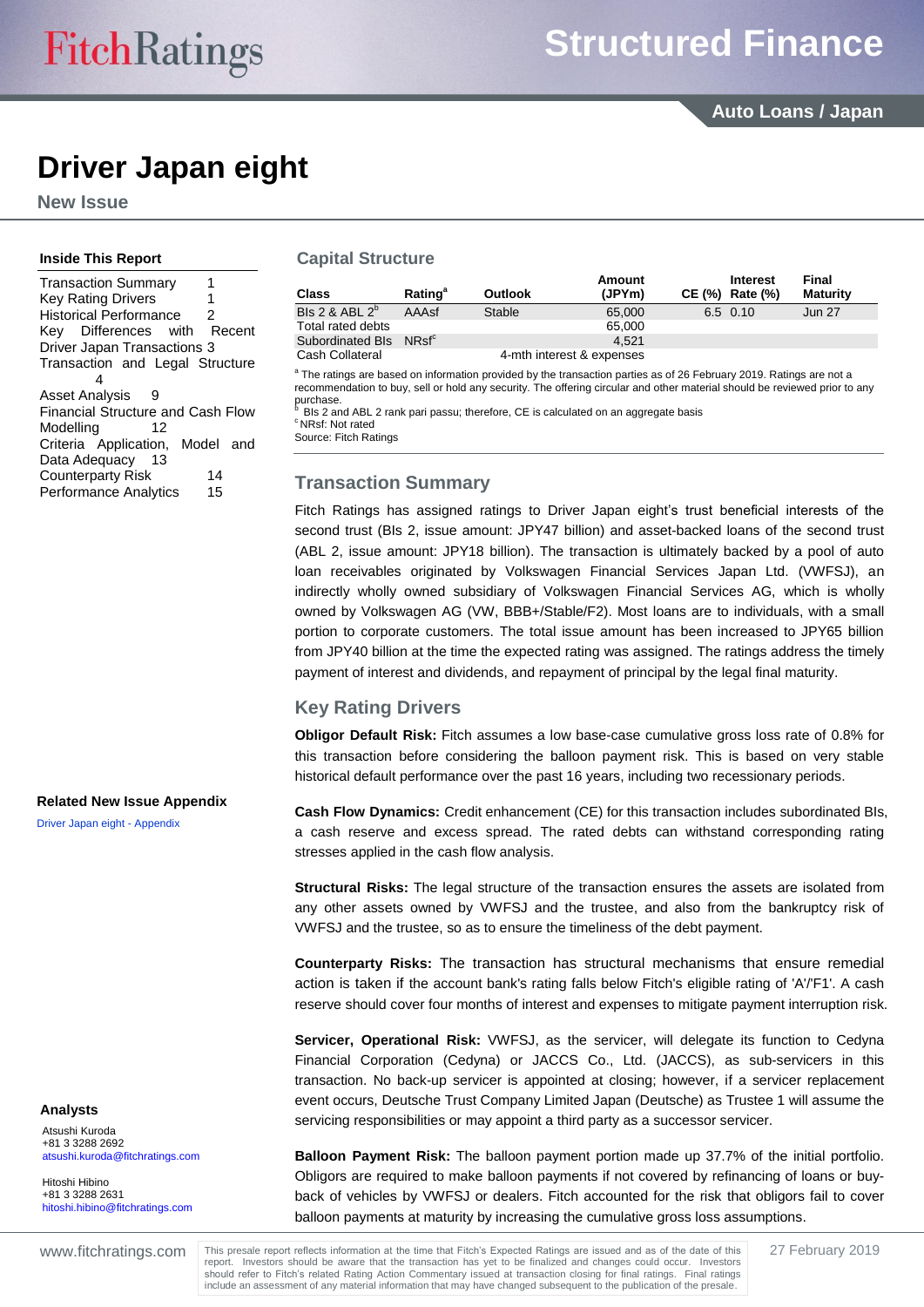# <span id="page-1-0"></span>**Historical Performance**

The charts below display cumulative gross loss data of new and used vehicles for loans originated by VWFSJ since July 2002. Throughout the observation period, which includes two recessionary periods in 2008 and 2012, the loans for both new and used vehicles have performed very well and are superior compared with the peer group globally. For both types of loans, the 2007 and 2008 vintages, which were significantly exposed to the recessionary period in the wake of the global financial crisis, have performed worse than the other vintages. Still, no substantial deterioration was observed in both vintages. Recent vintages have performed better than the average, supported by the favourable economic conditions in Japan.



#### **Cumulative Gross Loss Rate**



| <b>Base Case Loss Assumptions - by Vehicle</b> |                          |                   |                                                      |      |  |  |
|------------------------------------------------|--------------------------|-------------------|------------------------------------------------------|------|--|--|
| (%)                                            | <b>Actual proportion</b> | <b>Gross loss</b> | Stressed proportion <sup>a</sup> Adjusted gross loss |      |  |  |
| New vehicles                                   | 75                       | 0.77              | 65                                                   | 0.77 |  |  |
| Used vehicles                                  | 25                       | 0.86              | 35                                                   | 0.86 |  |  |
| Portfolio weighted                             | 100                      | 0.79              | 100                                                  | 0.80 |  |  |

<sup>a</sup> Due to the upper limit of 35% for used vehicles and potential migration during the one-year revolving period, the adjusted gross loss assumption of 0.8% is used for cash flow analysis Source: Fitch Ratings

#### **Related Criteria**

[Consumer ABS Rating Criteria \(January](http://api.fitchconnect.com/v1/research/FR_RPT_10060611) [2019\)](http://api.fitchconnect.com/v1/research/FR_RPT_10060611) [Global Structured Finance Rating Criteria](http://api.fitchconnect.com/v1/research/FR_RPT_10029600)  [\(May 2018\)](http://api.fitchconnect.com/v1/research/FR_RPT_10029600) [Structured Finance and Covered Bonds](http://api.fitchconnect.com/v1/research/FR_RPT_10039504) 

[Counterparty Rating Criteria \(August](http://api.fitchconnect.com/v1/research/FR_RPT_10039504) 2018) [Structured Finance and Covered Bonds](http://api.fitchconnect.com/v1/research/FR_RPT_10047041) [Country Risk Rating Criteria \(October 2018\)](http://api.fitchconnect.com/v1/research/FR_RPT_10047041)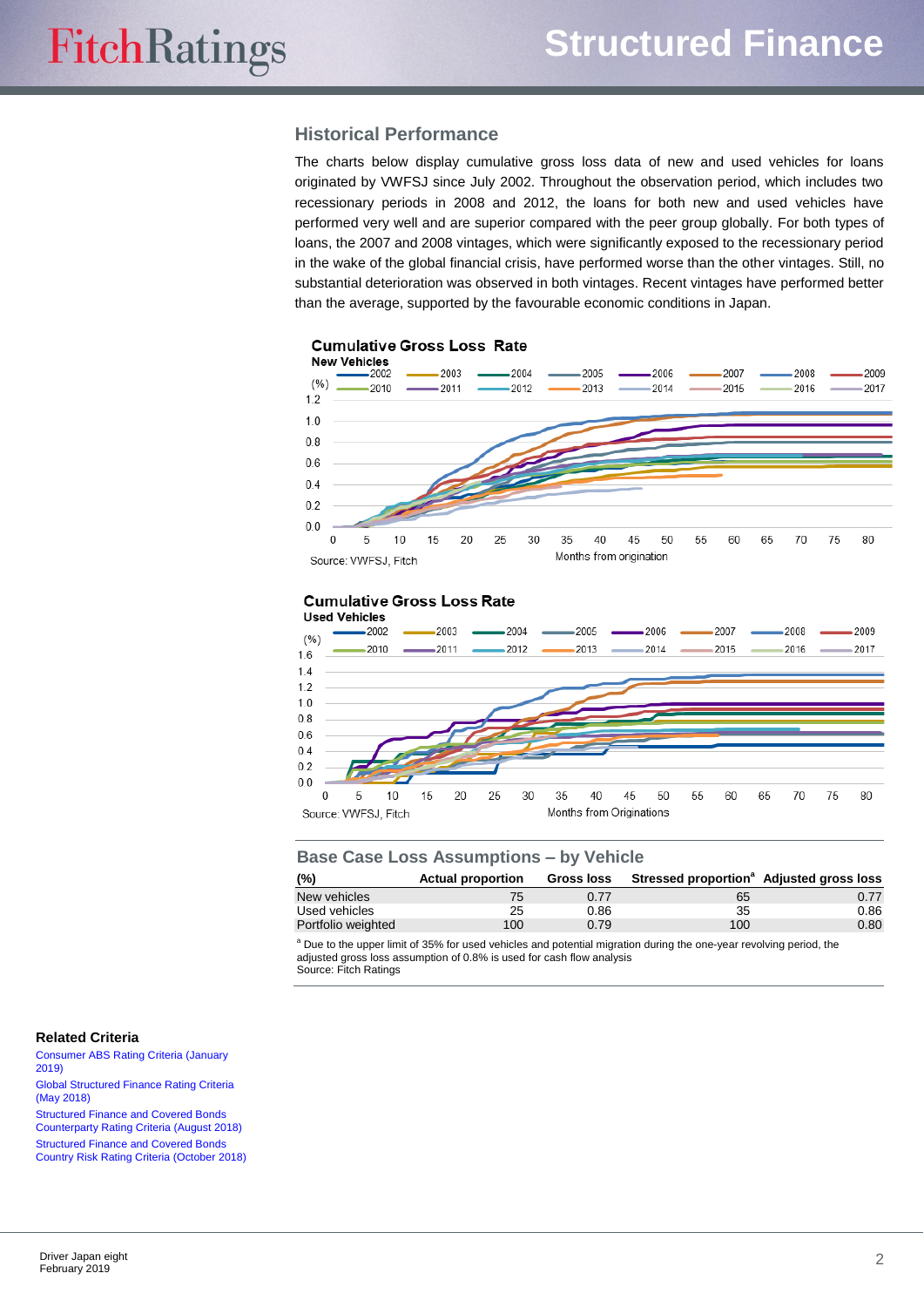## **Transaction Comparison Table**

| Portfolio summary as of closing                                                | Driver Japan<br>two | Driver Japan<br>three | Driver Japan<br>four | Driver Japan<br>five | Driver Japan<br>six | Driver Japan<br>seven | Driver Japan<br>eight $a$ |
|--------------------------------------------------------------------------------|---------------------|-----------------------|----------------------|----------------------|---------------------|-----------------------|---------------------------|
| Total discounted principal balance<br>(JPYm)                                   | 30,271              | 32,087                | 34,225               | 64,176               | 64,172              | 58.824                | 69,521                    |
| Number of auto loan contracts                                                  | 14,160              | 15,890                | 16,751               | 31,976               | 30,757              | 25,466                | 30,362                    |
| Average discounted principal balance<br>(JPY)                                  | 2,137,749           | 2,019,289             | 2,043,162            | 2,007,013            | 2,086,410           | 2,309,893             | 2,289,731                 |
| Weighted average seasoning (months)                                            | 11.7                | 12.4                  | 12.8                 | 13.4                 | 11.8                | 9.6                   | 9.3                       |
| Weighted average remaining term<br>(months)                                    | 40.2                | 38.0                  | 36.1                 | 32.7                 | 36.3                | 38.9                  | 39.2                      |
| Collateral by balance (%)                                                      |                     |                       |                      |                      |                     |                       |                           |
| <b>Geographic distribution</b>                                                 |                     |                       |                      |                      |                     |                       |                           |
|                                                                                | Tokyo: 20.6         | Tokyo: 18.1           | Tokyo: 18.3          | Tokyo: 17.4          | Tokyo: 17.7         | Tokyo: 18.0           | Tokyo: 18.1               |
|                                                                                | Kanagawa:           | Kanagawa:             | Kanagawa:            | Kanagawa:            | Kanagawa:           | Kanagawa:             | Kanagawa:                 |
|                                                                                | 11.3                | 10.0                  | 10.5                 | 10.5                 | 10.2                | 10.4                  | 10.1                      |
|                                                                                | Aichi: 8.1          | Aichi: 7.4            | Aichi: 7.1           | Aichi: 6.9           | Aichi: 6.9          | Aichi: 7.3            | Aichi: 7.3                |
|                                                                                | Saitama: 5.8        | Osaka: 6.3            | Osaka: 6.3           | Osaka: 6.6           | Saitama: 6.6        | Saitama: 6.7          | Osaka: 7.2                |
|                                                                                | Chiba: 5.0          | Saitama: 6.2          | Saitama: 5.4         | Saitama: 6.0         | Osaka: 6.3          | Osaka: 6.6            | Saitama: 6.9              |
| <b>Sub-servicers</b>                                                           |                     |                       |                      |                      |                     |                       |                           |
| Cedyna                                                                         | 73.0                | 65.8                  | 63.5                 | 62.0                 | 61.1                | 58.8                  | 57.6                      |
| <b>JACCS</b>                                                                   | 27.0                | 34.2                  | 36.5                 | 38.0                 | 38.9                | 41.2                  | 42.4                      |
| Age of vehicles                                                                |                     |                       |                      |                      |                     |                       |                           |
| New vehicles                                                                   | 82.0                | 82.4                  | 82.8                 | 79.5                 | 77.2                | 76.2                  | 75.3                      |
| Used vehicles                                                                  | 18.0                | 17.7                  | 17.2                 | 20.5                 | 22.8                | 23.8                  | 24.7                      |
| Type of repayment                                                              |                     |                       |                      |                      |                     |                       |                           |
| Balloon payment                                                                | 72.1                | 72.2                  | 78.5                 | 83.9                 | 86.4                | 89.4                  | 89.1                      |
| Fully amortising                                                               | 27.9                | 27.8                  | 21.5                 | 16.1                 | 13.6                | 10.6                  | 10.9                      |
| Portion by payment type                                                        |                     |                       |                      |                      |                     |                       |                           |
| Monthly instalment portion                                                     | 70.2                | 67.7                  | 64.1                 | 59.0                 | 60.5                | 61.8                  | 62.3                      |
| <b>Balloon portion</b>                                                         | 29.8                | 32.3                  | 35.9                 | 41.0                 | 39.5                | 38.2                  | 37.7                      |
| <sup>a</sup> The figures for Driver Japan eight are based on the initial pool. |                     |                       |                      |                      |                     |                       |                           |

#### Source: Fitch Ratings, transaction documents

# <span id="page-2-0"></span>**Key Differences with Recent Driver Japan Transactions**

The collateral characteristics of Driver Japan eight are consistent with recent Driver Japan transactions across average balance, seasoning, composition of product type, and both geographic composition and concentration. The collateral pool is similar to that of Driver Japan seven, with a slight increase in fully amortising loans – to 10.9% of the portfolio from 10.6% – while the monthly instalment portion has slightly increased to 62.3% from 61.8%. The transaction structure replicates that of Driver Japan seven.

| <b>Transaction Parties</b>                   |                                                                                  |                        |  |  |  |
|----------------------------------------------|----------------------------------------------------------------------------------|------------------------|--|--|--|
| Role                                         | Name                                                                             | <b>Fitch Rating</b>    |  |  |  |
| Issuer of BIs 2/borrower of ABL2             | Deutsche Trust Company Limited Japan                                             | Not rated              |  |  |  |
| Originator/servicer/Trustor 1                | Volkswagen Financial Services Japan Ltd.                                         | Not rated              |  |  |  |
| Sub-servicers/guarantors                     | JACCS Co., Ltd. and Cedyna Financial<br>Corporation                              | Not rated              |  |  |  |
| Trustee 1 & 2/borrower of ABL 1              | Deutsche Trust Company Limited Japan                                             | Not rated              |  |  |  |
| Issuer account bank provider                 | MUFG Bank, Ltd.                                                                  | A/Stable/F1            |  |  |  |
| Co-arrangers                                 | Mizuho Securities Co., Ltd. and<br><b>BNP Paribas Securities (Japan) Limited</b> | Not rated<br>Not rated |  |  |  |
| Lender of ABL 1/trustor 2                    | Mizuho Securities Co., Ltd.                                                      | Not rated              |  |  |  |
| Source: Fitch Ratings, transaction documents |                                                                                  |                        |  |  |  |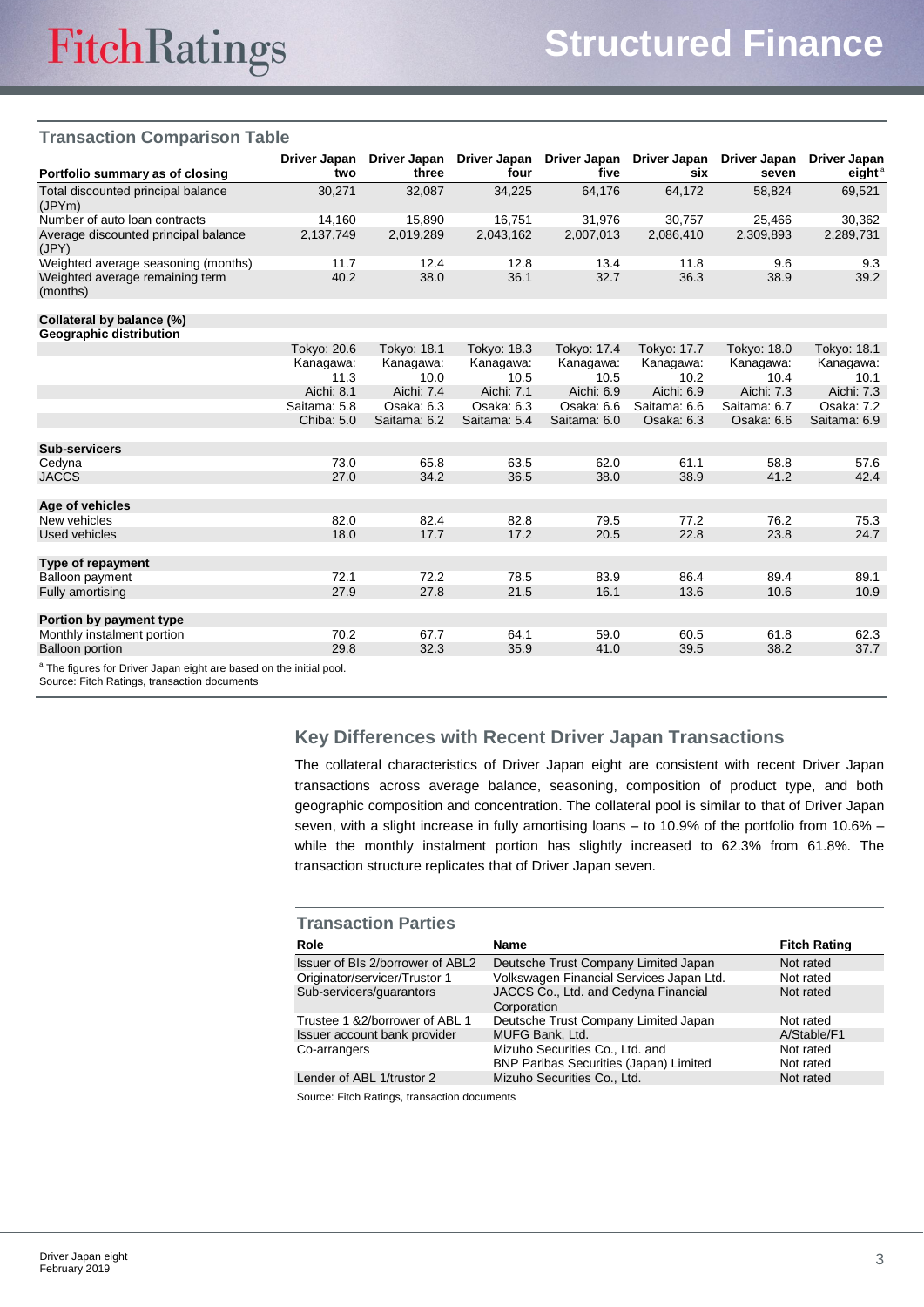# <span id="page-3-0"></span>**Transaction and Legal Structure**



Source: Fitch Ratings, transaction documents

## Capital Structure & Credit Enhancement

VWFSJ initially entrusts its auto loan receivables, which satisfy the eligibility criteria and are extracted from VWFSJ's auto loan portfolio randomly, to Deutsche as Trustee 1, which in turn issues Senior BIs and Subordinated BIs to VWFSJ. VWFSJ also initially entrusts to Deutsche cash, which is primarily meant to provide liquidity to the transaction if necessary, and Trustee 1 issues Subordinated BIs. Therefore, the latter Subordinated BIs are not treated as the credit enhancement (CE) in Fitch's analysis and are excluded in calculating CE.

Mizuho Securities Co., Ltd. (MHSC) extends ABL 1 to Trustee 1 to redeem initial Senior BIs in full. VWFSJ will continue to hold Subordinated BIs throughout the transaction period. MHSC entrusts ABL 1 to Deutsche as Trustee 2, which in turn issues BIs 2. Investors who would like to invest in the form of BIs will purchase BIs 2. Investors who would like to invest in the form of loans will extend ABL 2 to Trustee 2 to partially redeem BIs 2.

The transaction features a revolving period of one year. VWFSJ may, absent the occurrence of an early amortisation event, additionally entrust eligible auto loan receivables. Trustee 1 will, in turn, issue the additional Senior and Subordinated BIs. The amount of the additional Senior BIs will be the lesser of (i) the product of 93.5% and the aggregate discounted principal balance of such additional receivables and (ii) the available distribution amount after deducting senior expenses, interest and funds for cash collateral. The amount of the additional Subordinated BIs is the aggregate discounted principal balance of such additional auto loan receivables minus the amount of the relevant additional Senior BIs. Fitch expects the additional Senior BIs to be redeemed during the revolving period, which will lead to an increase in CE.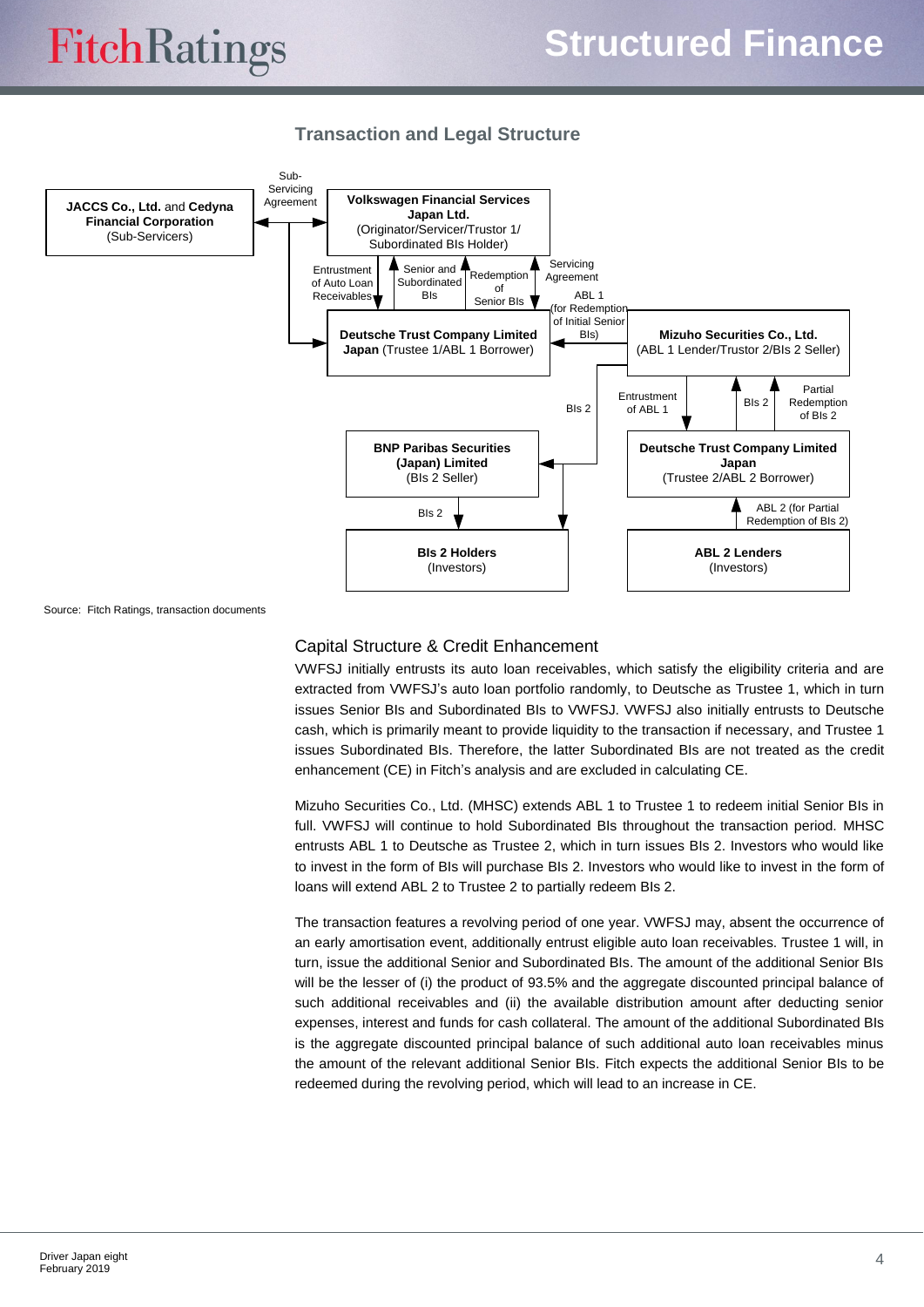Absent the occurrence of the early amortisation event, defaulted auto loan receivables in the underlying pool may be distributed to VWFSJ as the subordinated beneficiary as a distribution in kind, which will reduce the subordinated BI balance by an amount of the discounted principal balance of the relevant defaulted auto loan receivables. As no replenishment of the subordinated BIs is expected irrespective of the actual recovery from defaulted auto loan receivables, no recovery from such receivables is taken into account in the analysis.

Based on the initial pool, the transaction's assets and liabilities are expected to be as follows.

#### **Expected Balance Sheet of Trust 1 at Closing**

|                 |                                                    |                         |                | Size as % of receivable |
|-----------------|----------------------------------------------------|-------------------------|----------------|-------------------------|
| <b>Assets</b>   | (JPY)                                              | <b>Liabilities</b>      | (JPY)          | balance                 |
| Receivables     | 69,520,797,756 ABL 1 <sup>a</sup>                  |                         | 65,000,000,000 | 93.5                    |
|                 |                                                    | <b>Subordinated Bls</b> | 4,520,797,756  | 6.5                     |
| <b>Total</b>    | 69,520,797,756                                     |                         | 69,520,797,756 |                         |
| Cash collateral | (equivalent to 4-<br>mth interest and<br>expenses) |                         |                |                         |
|                 |                                                    |                         |                |                         |

<sup>a</sup> BIs 2 and ABL 2 are issued, backed by ABL 1 and the sum of the balance of BIs 2 (JPY47 billion) and ABL 2 (JPY18 billion) will be JPY65 billion.

Source: Fitch Ratings, transaction documents

#### True Transfer of Assets

The entrustment of the initial and additional auto loan receivables will be perfected against third parties by registering such entrustment in accordance with the Act on Special Provisions, etc. of the Civil Code Concerning the Perfection Requirements for the Assignment of Movables and Claims. At closing or at the time of additional entrustment, the entrustment of auto loan receivables will not be perfected against obligors; however, it will be perfected against obligors by notification to obligors upon the occurrence of a servicer or sub-servicer replacement event.

The entrustment of ABL 1 to Trustee 2 is perfected by the approval of Trustee 1 as the borrower of ABL 1 with a certified and notarised date stamp (kakutei hizuke).

#### Eligibility Criteria

For the entrustment of the initial and additional auto loan receivables, the eligibility criteria need to be fulfilled at the time of cut-off, include but are not limited to the following:

- each auto loan receivable is a fully disbursed loan;
- each obligor of the auto loan receivable is not insolvent, and no bankruptcy proceedings or any other insolvency proceedings are pending or threatened against the obligor;
- Trustor 1 is not prohibited from selling, transferring or assigning its rights in respect of the auto loan receivables;
- the interest-rate type applicable to each auto loan receivable is a fixed interest rate;
- the obligor, if a corporate entity, has its permanent establishment in Japan and is not an affiliate of Volkswagen AG, and if an individual, has its place of residence in Japan;
- at least two monthly payments have been made in respect of each auto loan receivable and all monthly payments in respect of each auto loan receivable are required to be made (i) within 84 months after the date of origination of such auto loan receivables, (ii) within 82 months after the relevant cut-off date, and (iii) in equal monthly instalments, and without skipped or irregular payments (except for annual or semi-annual bonus month payments and the balloon payments);
- each auto loan receivable is payable in yen;
- the principal outstanding balance of each auto loan receivable as of the relevant cut-off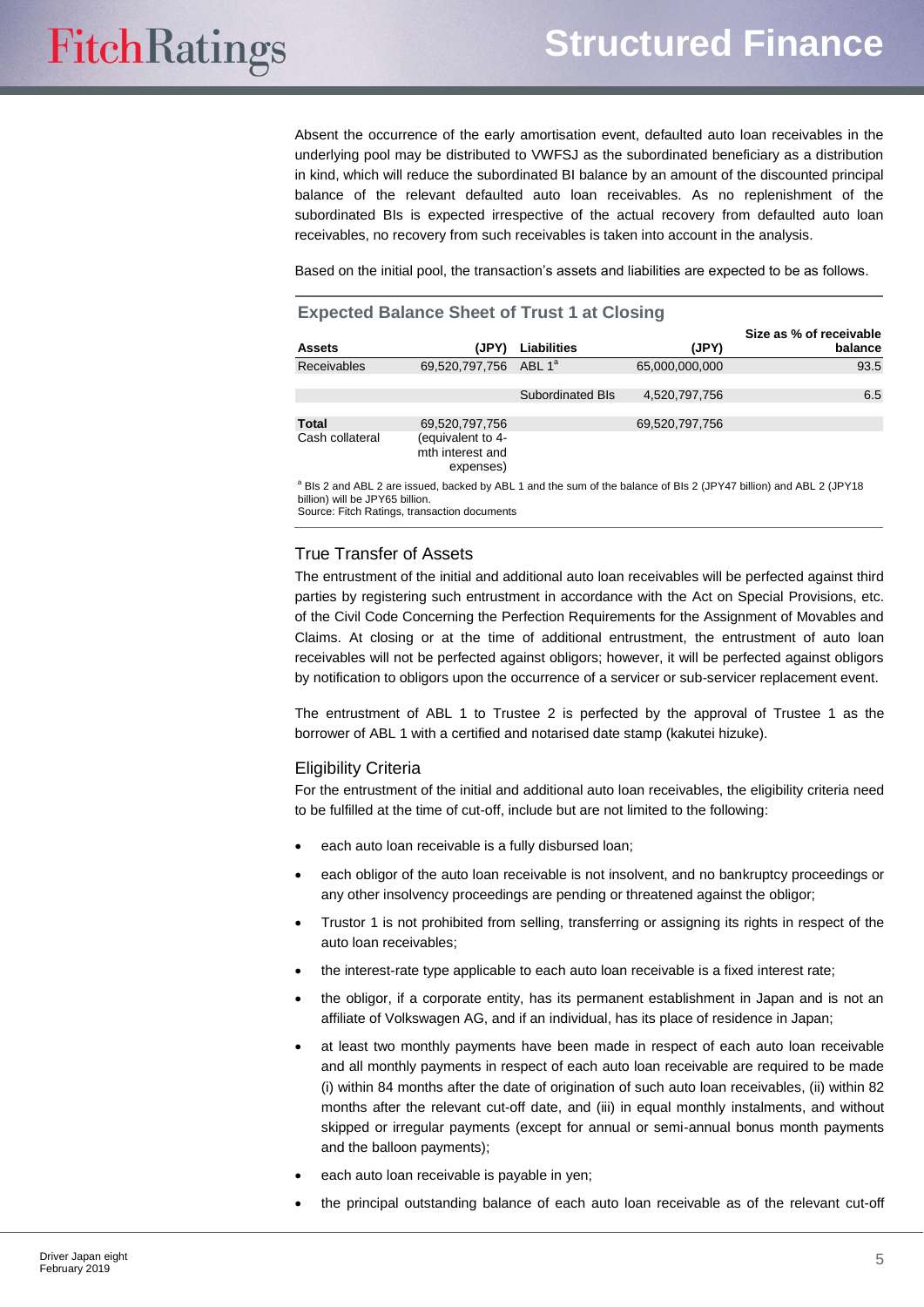date is (i) greater than JPY50,000 and (ii) less than JPY10,000,000;

- auto loan receivables are payable free of set-off;
- each auto loan agreement relates to one purchased vehicle only;
- each auto loan receivable is not overdue;
- auto loan receivables for used purchased vehicles will not exceed 35% of the aggregate discounted principal balance of the auto loan receivables;
- auto loan receivables for purchased vehicles, other than auto loan receivables originated by Trustor 1 in connection with Volkswagen, Audi, Bentley or Lamborghini-branded purchased vehicles will not exceed 5% of the aggregate discounted principal balance of the auto loan receivables;
- the aggregate amount of the balloon payment percentage will not exceed 50% of the aggregate discounted principal balance of the auto loan receivables;
- the auto loan receivables are jointly and severally guaranteed by JACCS or Cedyna;
- the obligor does not have any relationship with, is not engaged with or does not otherwise fall under any of the categories included in the definition of, anti-social forces and antisocial forces related party and does not engage in any anti-social conduct; and
- no receivables from maintenance or other services regarding the purchased vehicles are included in the auto loan receivables.

In the event of any breach of the eligibility criteria, VWFSJ as Trustor 1 will have to repurchase the relevant receivables at a price equal to the sum of the outstanding discounted principal balance and accrued interest and the payment will be made by Trustor 1 to Trustee 1 on the subsequent monthly remittance date after necessary notification is made between Trustor 1 and Trustee 1.

#### Discount Rate

All securitised receivables within the portfolio will be discounted with a rate that is the greater of:

- a) 1.12% equal to the sum of the three components (i) to (iii) below expressed in percentage terms
	- (i). the fixed coupon rate of BIs 2 and ABL 2;
	- (ii). the fixed servicing fees; and
	- (iii). the fixed administrative costs and fees, and
- b) the applicable interest rate in the relevant auto loan agreements.

This transaction is not considered to be exposed to the risk of a principal shortfall even if loans whose interest rates are higher than the discount rate a) are prepaid, since loans with higher interest rates are already discounted by a higher interest rate. Conversely, if loans with an interest rate lower than the discount rate a) above are prepaid, some gains may arise.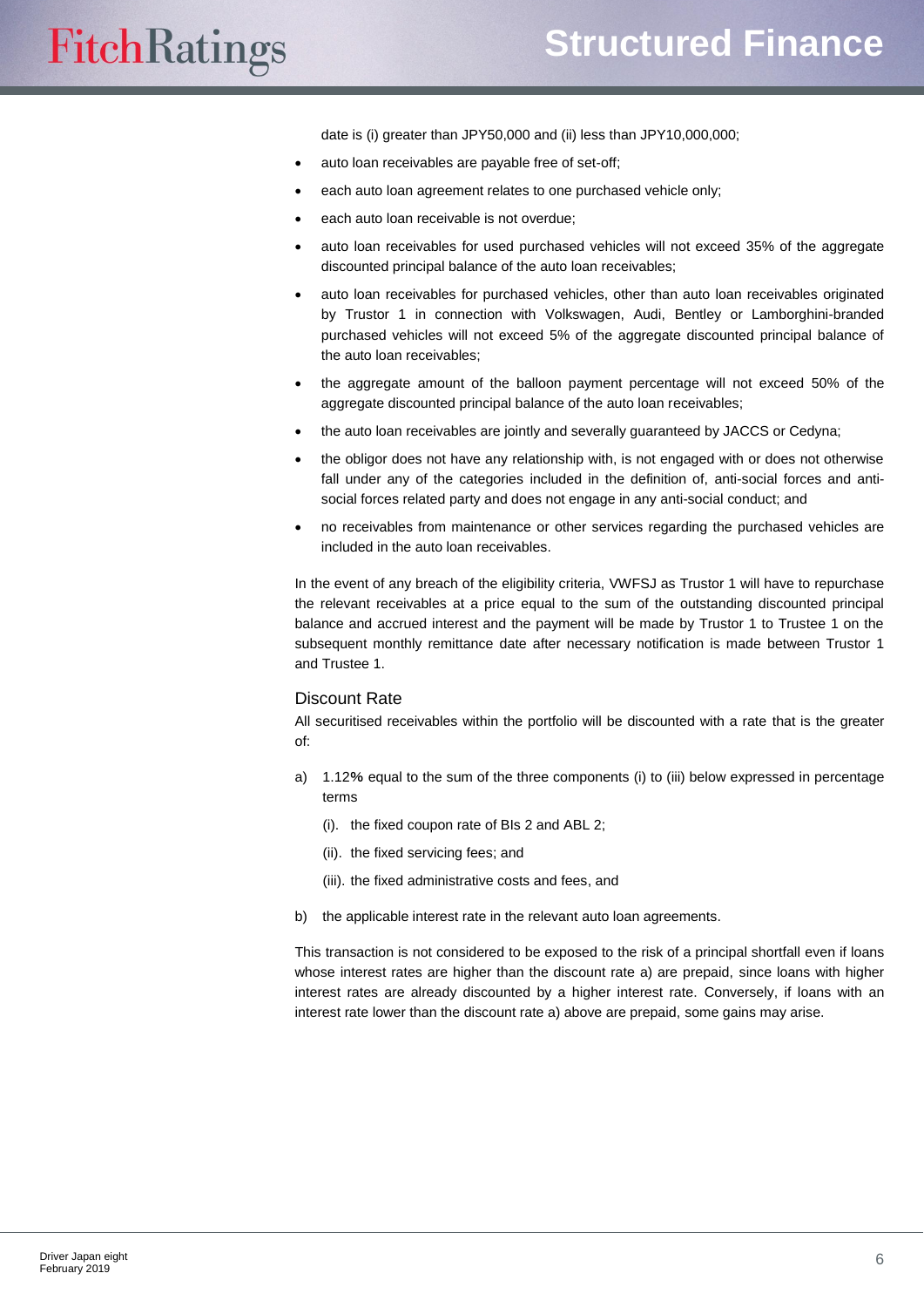## Liquidity Support

VWFSJ entrusts cash to Trustee 1 at closing and Trustee 1 in turn issues the Subordinated BIs. The cash collateral amount is expected to cover the dividends on BIs 2 and interest on ABL 2 as well as fees and expenses for four months.

The targeted cash collateral amount will remain unchanged with the initial amount throughout the transaction period. At the maturity, any outstanding cash collateral balance may be used to repay BIs 2 and ABL 2.

## Clean-Up Call Option

VWFSJ as the trustor of Trust 1 is entitled to exercise a clean-up call if the discounted principal balance of the auto loan receivables is less than 10% of the initial total discounted principal balance on any trust calculation date. Fitch does not take into consideration the possibility of the exercise of the clean-up call in its analysis.

## Priority of Payments

Collected amounts will be distributed in accordance with the priority of payments of Trust 1 and Trust 2, as summarised in the following two tables.

#### **Trust 1: Priority of Payments**

| $\mathbf{1}$   | Senior expenses incl. tax/public charges, Servicer/Trustee 1 fees and other fees/expenses                              |
|----------------|------------------------------------------------------------------------------------------------------------------------|
| $\mathbf{2}^-$ | Overdue and unpaid interest on ABL 1, if any                                                                           |
| $\overline{3}$ | Interest on ABL 1                                                                                                      |
| 4              | Cash collateral ledger up to the target level                                                                          |
| 5 a)           | During the revolving period, redemption of additional Senior BIs                                                       |
| b)             | After the revolving period and prior to the occurrence of an early amortisation event, necessary<br>repayment of ABL 1 |
| C)             | Following the occurrence of an early amortisation event, repayment of the remaining balance of<br>ABL <sub>1</sub>     |
| 6              | Payment of indemnified amounts uncompensated by Trustor 1 to Trustee 1                                                 |
|                |                                                                                                                        |

- 7 Necessary repayment of Subordinated BIs
- 8 a) During the revolving period, dividends on Subordinated BIs if payment is made on 7 above; otherwise, carry-over
- b) After the revolving period and prior to the occurrence of an early amortisation event, dividend on Subordinated BIs
- c) Following the occurrence of an early amortisation event, carry-over

Source: Fitch Ratings, transaction documents

#### **Trust 2: Priority of Payments**

- 1 Senior expenses incl. tax/public charges, Trustee 2 fees and other fees/expenses
- 2 Overdue and unpaid dividends/interest on BIs 2/ABL 2, if any<br>3 Dividends/interest on BIs 2/ABL 2
- Dividends/interest on BIs 2/ABL 2
- 4 Upon the expiration of the revolving period, repayment of BIs 2 and ABL 2 on a pro-rata basis<br>5 Payment of indemnified amounts uncompensated by Trustor 2 to Trustee 2
- 5 Payment of indemnified amounts uncompensated by Trustor 2 to Trustee 2

Source: Fitch Ratings, transaction documents

## Repayment Order and Targeted OC levels

At closing the transaction will start with a CE of 6.5%; however, the CE is likely to increase through the entrustment of additional auto loan receivables and redemption of the additional Senior BIs and/or repayment of ABL 1.

The additional Subordinated BIs issued by Trustee 1 to VWFSJ upon the entrustment of additional auto loan receivables will immediately be integrated to the existing Subordinated BIs, while the additional Senior BIs will be redeemed by using the collected amount under 5a) of the above table (Trust 1: Priority of Payments) during the revolving period.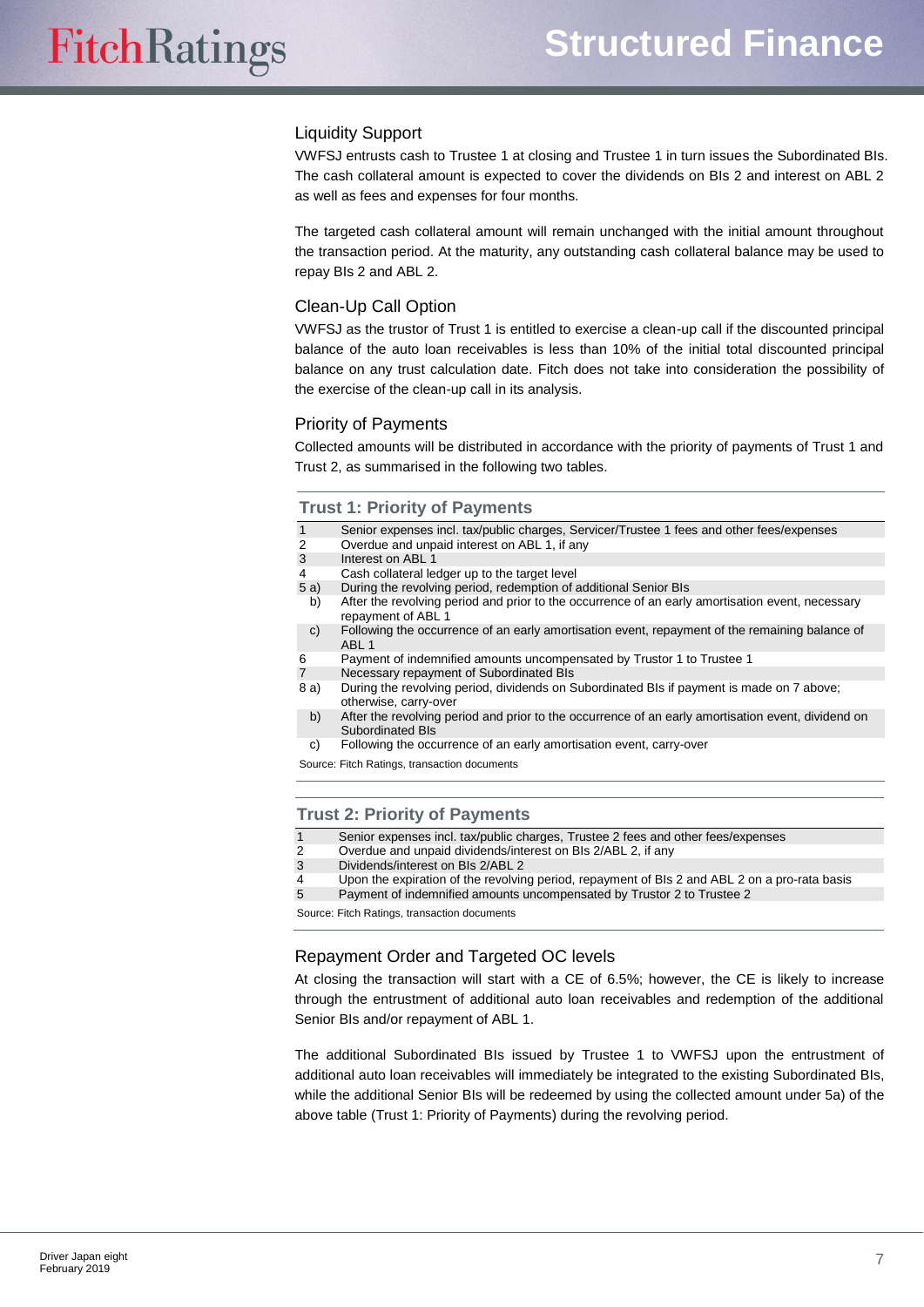## **Target OC Levels<sup>a</sup>**

|                                                                                                                                                                            | <b>Target OC percentage</b> |
|----------------------------------------------------------------------------------------------------------------------------------------------------------------------------|-----------------------------|
| Initial OC level available                                                                                                                                                 | 6.5                         |
| No trigger breached during the revolving period                                                                                                                            | 8.5                         |
| No trigger breached after the revolving period                                                                                                                             | 11.5                        |
| Level 1 trigger breached                                                                                                                                                   | 17.0                        |
| Level 2 trigger breached                                                                                                                                                   | 100.0                       |
| <sup>a</sup> Target OC amount is calculated by multiplying the aggregate discounted principal balance of the auto loan receivables<br>by the relevant target OC percentage |                             |

Source: Fitch Ratings, transaction documents

If the targeted OC is built up and no performance trigger is breached, the amortisation will switch to a quasi-pro-rata allocation; however, a fixed floor amount of the OC needs to be maintained, and this effectively means that the OC amount will remain unchanged if the discounted principal balance of the auto loan receivables is less than approximately 10% of the initial discounted principal balance. This floor amount is likely to mitigate a potential concentration risk, which might arise when the transaction can be called but the call option is not exercised.

A level 1 trigger is hit if the cumulative gross loss ratio exceeds the following thresholds:

0.5% at any trust calculation date prior to and including August 2019;

0.8% at any trust calculation date falling between September 2019 and May 2020; or

1.15% at any trust calculation date falling between June 2020 and February 2021.

A level 2 trigger is hit if the cumulative gross loss ratio exceeds 1.6% at any trust calculation date.

If any of these triggers are breached, the priority of the payments will return to a sequential pay-down until either the new target OC is reached or the BIs 2 and ABL 2 are repaid in full.

In comparison with Fitch's base-case cumulative gross loss expectation of 0.8%, these performance-based trigger levels provide limited protection. However, in its 'AAAsf' stress scenario, Fitch's assumed gross loss rates are higher than the trigger levels, which would contribute to keeping the allocation of the principal repayment in a sequential order over almost the entire transaction period.

#### Early Amortisation

The occurrence of the following events will lead to an end of the revolving period and early amortisation:

- a Level 2 credit enhancement increase condition is met;
- a servicer replacement event;
- a sub-servicer replacement event;
- Trustor 1 fails to fulfil its obligation to repurchase the auto loan receivables under the first trust agreement; or
- on three consecutive trust calculation dates during the revolving period, the expected total cash amount in the trust management account (excluding cash in the cash collateral ledger) after the necessary distribution exceeds 10% of the aggregate discounted principal balance of the auto loan receivables outstanding.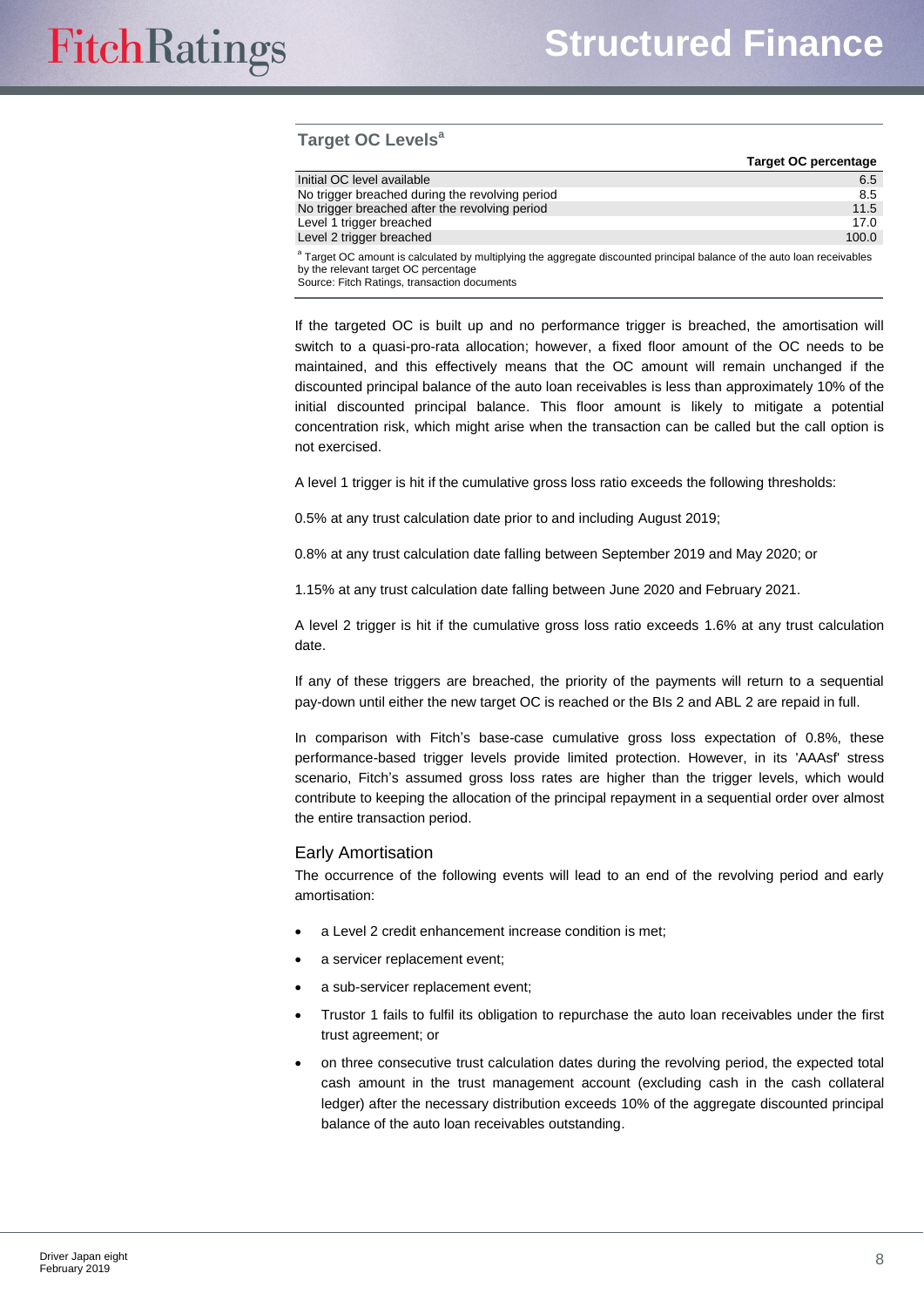## Legal Opinions

Fitch reviewed legal opinions covering Japanese law that support Fitch's analytical assumptions. These are factored into the credit analysis with respect to the transaction. The opinions cover, among others, the enforceability of the obligations of the parties under the transactions documents, the transfer of the underlying assets being effective and the transfer of related collateral being legal, valid and binding (see Fitch's general disclaimer on legal opinions below).

## **Disclaimer**

For the avoidance of doubt, Fitch relies, in its credit analysis, on legal and/or tax opinions provided by transaction counsel. As Fitch has always made clear, Fitch does not provide legal and/or tax advice or confirm that the legal and/or tax opinions or any other transaction documents or any transaction structures are sufficient for any purpose. The disclaimer at the foot of this report makes it clear that this report does not constitute legal, tax and/or structuring advice from Fitch, and should not be used or interpreted as legal, tax and/or structuring advice from Fitch. Should readers of this report need legal, tax and/or structuring advice, they are urged to contact relevant advisers in the relevant jurisdictions.

## <span id="page-8-0"></span>**Asset Analysis**

## Originator and Servicer Overview

VWFSJ is an indirectly wholly owned subsidiary of Volkswagen Financial Services AG, which itself is a wholly owned subsidiary of Volkswagen AG. VWFSJ has been securitising its loan receivables since 2012. This transaction will be the eighth securitisation of Japanese auto loan receivables under the Driver brand.

VWFSJ entered into business operations consignment agreements (Consignment Agreements) with JACCS and Cedyna.

JACCS was established in Hakodate in 1954 and is an equity-method accounted affiliate of Mitsubishi UFJ Financial Group, Inc. (A/Stable/F1). JACCS' main businesses include shopping credit, auto loans, credit cards, loan cards and credit guarantees. VWFSJ and JACCS entered into a Consignment Agreement in 2007.

Cedyna was established in 2009 as a result of a merger of three consumer finance companies, OMC Card, Inc., Central Finance Co., Ltd. and QUOQ Inc., and is a wholly owned subsidiary of SMFG Card & Credit, Inc., which itself is a wholly owned subsidiary of Sumitomo Mitsui Financial Group, Inc. (A/Stable/F1). Cedyna focuses on three key businesses; credit card business, instalment business including auto loans, and solution business. VWFSJ entered into a Consignment Agreement with one of the three predecessor companies, Central Finance Co., Ltd. in 2002.

Under the Consignment Agreements, JACCS and Cedyna perform credit analysis of obligors of auto loan receivables, guarantee the payment obligations of the auto loan receivables, collect the instalment payments from them and transfer such collections to VWFSJ. Furthermore, under each Sub-Servicing Agreement entered into among Trustee 1, VWFSJ, each of JACCS and Cedyna, the latter two companies will undertake to perform the same services as currently provided to VWFSJ in the relevant Consignment Agreement as a sub-servicer delegated by Trustee 1. If VWFSJ as the servicer fails to make required advance payment, JACCS and Cedyna will remit the corresponding collection directly to Trustee 1, if instructed by Trustee 1 to do so.

## Loan Products

Under the eligibility criteria the following seven loan products can be incorporated in the underlying portfolio. All of these loans may be prepaid at any time.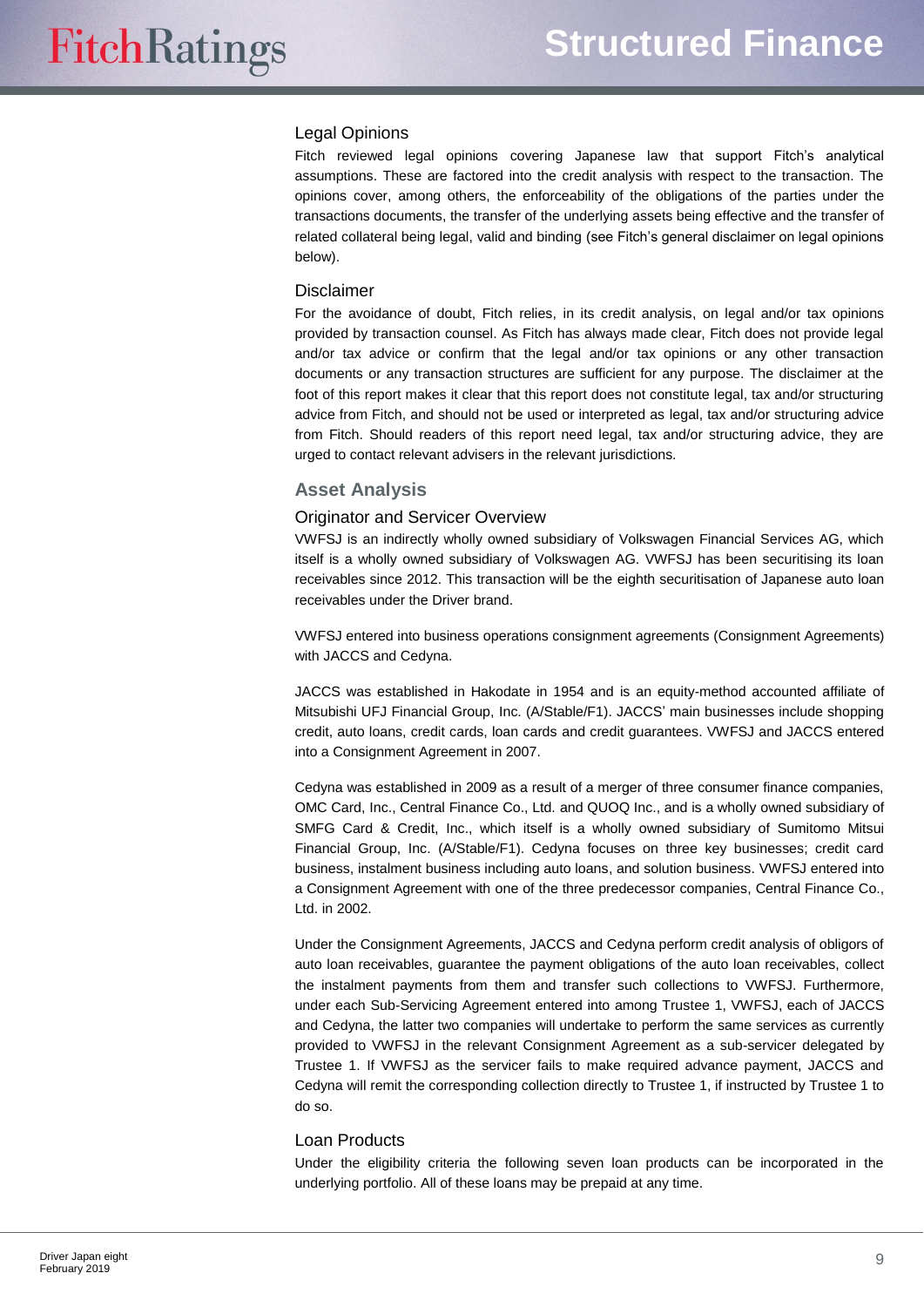- Owner's Plan: fully amortising loans with equal monthly instalment.
- Twin Plan: fully amortising loans with equal monthly instalment. This plan is designed to provide loans for purchasers of Volkswagen and Audi vehicles when the main loan with a low-rate campaign exceeds the maximum amount limits.
- Refinance of 140: fully amortising loans with equal monthly instalment. This is designed for refinancing the balloon payment for Solutions.
- Refinance of 150/151: fully amortising loans with equal monthly instalment. This is designed for refinancing the balloon payment for S-Loan and S-Loan Plus.
- Solutions, etc.: balloon loans for purchasers of Volkswagen and Audi vehicles with equal monthly instalment. A repurchase option at a pre-determined price is included.
- S-Loan (150): balloon loans with equal monthly instalment. No repurchase option is included.
- S-Loan Plus (151): balloon loans for purchasers of Audi vehicles with equal monthly instalment. A repurchase option at a pre-determined price is included if the customer purchases a new Audi.

#### **Underwriting**

VWFSJ's origination process is based on a broad dealer network of 447 dealerships (Volkswagen: 257, Audi: 126, Bentley: 9, Lamborghini: 9, Ducati: 46, as of 31 October 2018). VWFSJ monitors these dealers by using its rating system based on their financial strengths. The dealer is responsible for offering financing services to its customers. If a purchaser of a vehicle submits the credit application, the dealer will forward it to a sub-servicer by facsimile or EVAS, VWFSJ's proprietary web-based system, which supports creation of quotation, loan application and notification of its examination result from the sub-servicer to the dealer. Once the completeness of the submitted application form is confirmed by the sub-servicer, it will contact the purchaser to confirm his/her intention to purchase the vehicle. Each sub-servicer will use its proprietary scoring system to assess the application and make credit decisions.

In the underwriting process, the applicants' attributes and credit histories are taken into consideration. No material change has historically been made in the underwriting standards of both sub-servicers. There is in principle no provision in the related underwriting standards that allows an exceptional treatment of applicants in the credit decisions. If some irregularity is identified in the submitted applications, such facts will be reported to VWFSJ and the final decision will be made by both VWFSJ and the relevant sub-servicer.

Once the credit decision is made, the result will be conveyed to the dealer through EVAS. If the loan application is approved, the down payment is made and the contract will be arranged and signed. After the contract data is delivered to VWFSJ, it will make the advance payment on behalf of the purchaser to the dealer.

The cancellation risk of the auto loan agreements in the underlying portfolio is considered limited, because the loans to be included in the portfolio are well seasoned, ranging approximately between 9 months and 17 months on average to date. Also, the eligibility criteria require the loans to have made at least two monthly payments, while most cancellations have historically occurred at very early stages of the loan terms.

#### Servicing and Collections

At closing, VWFSJ acts as the servicer of this transaction; but it will delegate part of its function to Cedyna or JACCS as the sub-servicers. All of the scheduled payments by obligors to the sub-servicers are made by direct debit.

If a delinquency occurs, the relevant sub-servicer will encourage the delinquent obligor to pay the loans via phone call and/or SMS for the first 60 days. They may additionally have a meeting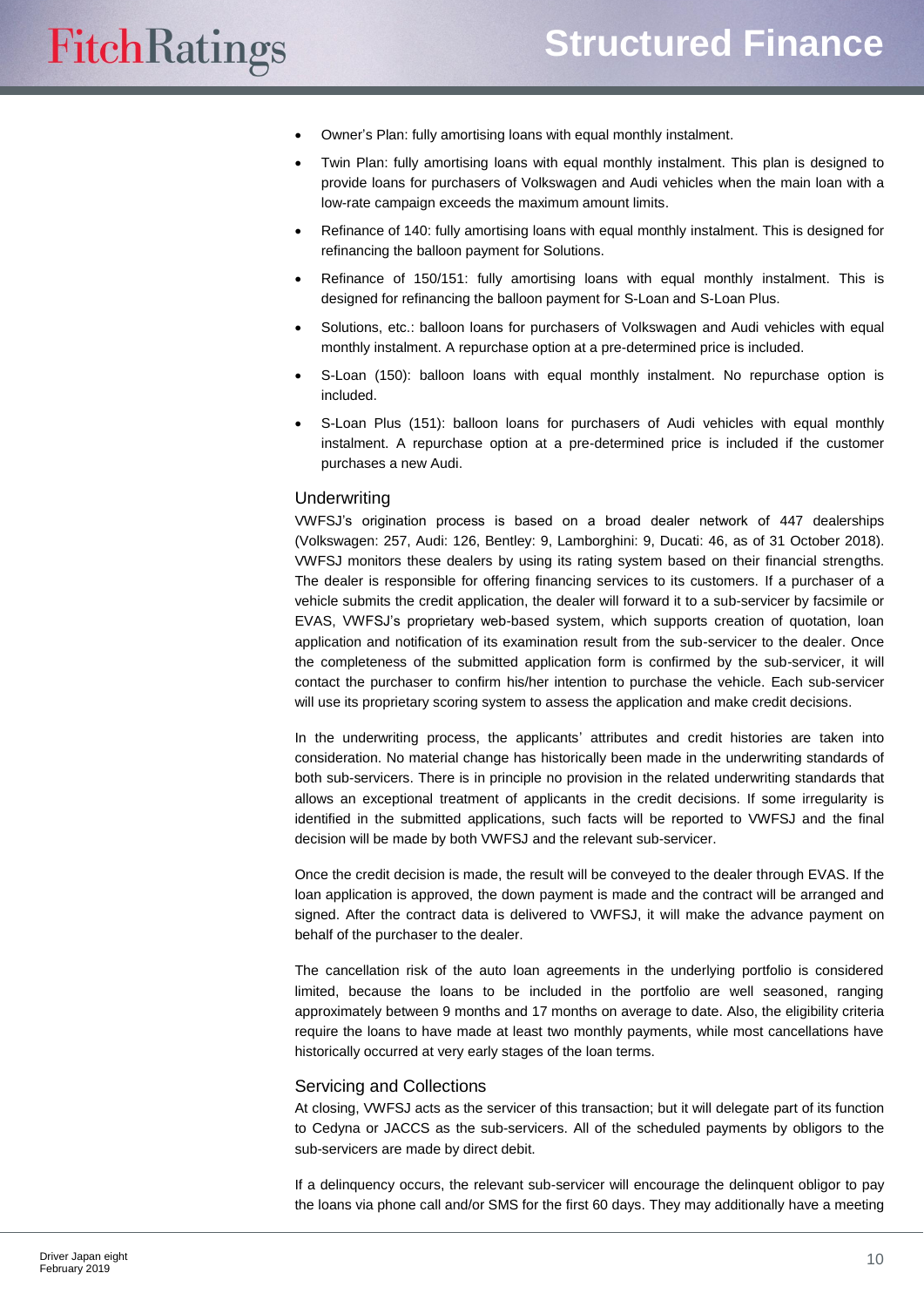with the delinquent obligor thereafter up to 90 days, as necessary. If an obligor fails to make monthly instalment payment three times in a row or more, the relevant loan will be classed as defaulted receivables and the relevant guarantor will make a guarantee payment to VWFSJ.

The guarantors are exempted from the guarantee payment if, among others, the obligor has exercised its contractual option to sell the purchased vehicle to the dealer or VWFSJ upon the final instalment payment, but the relevant party fails to perform its obligation to pay the preagreed amount to the guarantor. Fitch does not give any credit to the guarantees made by Cedyna and JACCS in its initial analysis, as they are unrated by Fitch and not all of the loan obligations may be covered by the guarantees due to this exemption.

## Portfolio Summary

As of the initial cut-off date, the pool of eligible receivables consisted of 30,362 contracts with the total discounted principal balance of JPY69,521 million. The loan receivables were originated by VWFSJ during the ordinary course of its business through its distribution network throughout Japan. All loan receivables are amortising principal and interest facilities with a maximum remaining term of 82 months. Loans are provided only to individuals who reside in Japan or corporate entities that have permanent establishments in Japan. The average outstanding discounted loan size is JPY2.29 million and the maximum outstanding discounted loan size is JPY9.99 million. The maximum obligor exposure balance is JPY15.86 million with two loans.

All loan receivables pay a fixed rate of interest and the weighted-average (WA) interest rate for the pool is 2.32%. The portfolio is geographically concentrated in the Tokyo Metropolitan area, as commonly observed in consumer asset pools. The WA remaining term of the pool at the initial cut-off date was 39.2 months. The WA seasoning of the pool was 9.3 months.

## Portfolio Credit Analysis

#### *Default Risk*

Fitch has determined its base case WA cumulative gross loss rate expectation of 0.8% (new vehicles: 0.77%, used vehicles: 0.86%), based on the stable default performance to date. Fitch reviewed cumulative gross loss data for originations since July 2002, based on VWFSJ's default definition of failure to make monthly instalment payments for three months.

The transaction features a one-year revolving period. Fitch assumes that about 22% of the pool will be replenished during this period based on the scheduled repayment profile of the transaction pool. Fitch expects only a minor shift in the pool composition as no substantial drifts in VWFSJ's origination mix are likely within the short time of the revolving period. Therefore, the agency assumed that the proportion of the loans for used vehicles would reach the upper limit of 35%, increasing from 25% in the initial pool. However, Fitch does not expect any material change in the credit quality of the portfolio. This is partly because the underlying auto loans are guaranteed by JACCS and Cedyna who also act as sub-servicers in this transaction. As such, there is little incentive for both companies to relax their underwriting standards.

While the stress multiple for 'AAAsf' stipulated in the criteria ranges between 4.0x and 6.0x, 7.0x was used for this transaction, before taking into account balloon payment risk. Fitch used a higher multiple to address the fact that the base-case loss is low in absolute terms. A small base-case loss in absolute terms means that a small change would have the potential to significantly impact the credit enhancement.

In addition, Fitch's cumulative gross loss assumptions also reflect balloon risk. There may be obligors who engage in a balloon contract expecting to either refinance at maturity or sell the car back to the dealer or VWFSJ. Should the obligor not be able to refinance the balloon amount due, for example, to a default of VWFSJ, or to sell the car back to the dealer or VWFSJ, the obligor will be obliged to pay this final instalment. In Fitch's view, this may lead to an unexpected payment shock to the obligor that might cause higher obligor defaults compared to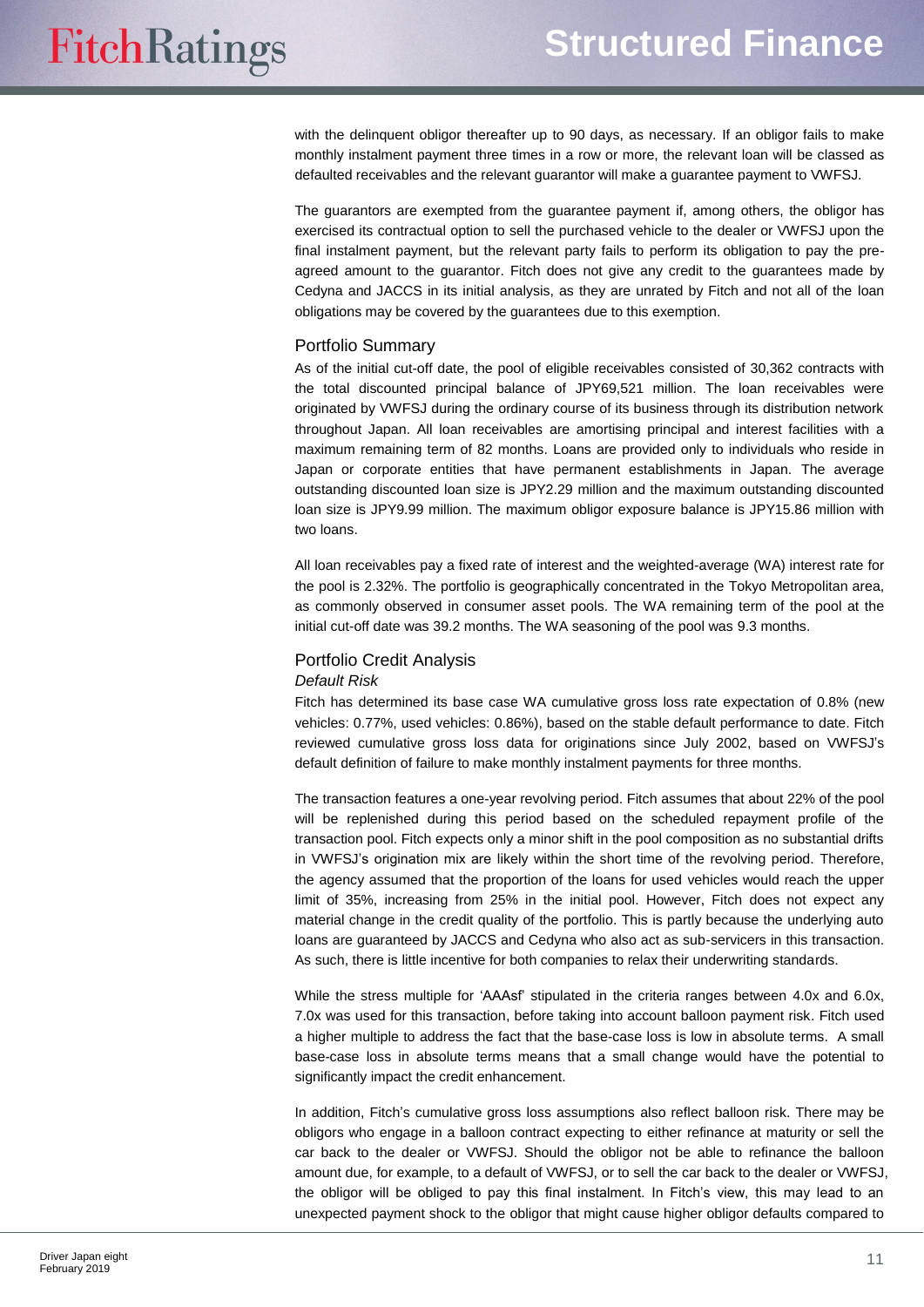amortising loans without balloon payment.

To quantify the additional default risk stemming from balloon payments, in the 'AAAsf' rating scenario, Fitch has assumed a debtor probability of default in line with the 'AAAsf' rating default rate for the portfolio and a 60% failure rate of the obligations being fulfilled upon the exercise of such debtors' options to resell the vehicles or refinance loans, resulting in the additional cumulative loss of 1.3% which was added to AAAsf-stressed cumulative gross loss rate assumptions prior to balloon risk of  $5.6\%$  (=  $0.8\%$ x7). The above  $60\%$  is based on the diversified dealer network across Japan, a small number of VW group's affiliates (two companies) within the dealer universe and no precedent of major dealer default to date.

## Asset Outlook

Fitch has a stable outlook for both the asset and rating performance. Credit loss is likely to be stable, due to the steady unemployment outlook.

#### Prepayment Rates

The transaction is dependent on obligors' prepayment behaviour on the basis that prepayment is the main driver of the speed of deleveraging for the rated debts. Fitch has, therefore, tested the resilience of the structure to different prepayment assumptions (fast and slow) based on its base case prepayment rate expectation of 12% per annum.

The prepayment of loans with higher interest rates will not lead to a shortfall due to the difference between the interest rate of the prepaid loan and the discount rate for the loan. This is because of the use of the two types of discount rates as described in the section on Discount Rate on page 6.

## <span id="page-11-0"></span>**Financial Structure and Cash Flow Modelling**

Fitch used its proprietary cash flow model to test the ability of the asset pool to make interest and principal payments due under the rated debts. It modelled the asset pool by taking into account the scheduled amortisation profile, as well as the stressed default and prepayment assumptions.

The liability structure was configured to reflect the transaction structure, specifically with respect to the capital structure and priority of payments. Fitch applied a default definition of three-month delinquency, in line with the typical termination timing practiced by the servicer.

Absent the occurrence of the early amortisation event, the defaulted loan receivables may be delivered to VWFSJ as the holder of the Subordinated BIs in kind. Thus, Fitch assumed no recovery from such defaulted loan receivables.

Fitch tested the transaction's sensitivity to different default distributions (front-loaded, evenly distributed and back-loaded), combined with fast or slow prepayments as well as rising, falling or stable interest rates. Overall, the structure is relatively insensitive to the choice and combination of parameters.

According to Fitch's modelling results, sufficient cash flows will be generated to make timely payments of interest and payment of principal to the BIs 2 and ABL 2 by the final maturity date in accordance with the transaction documents.

#### Rating Sensitivity<sup>1</sup>

 $\overline{a}$ 

This section of the report provides a greater insight into the model-implied impact on the transaction when one risk factor is stressed, while holding others equal. The modelling process first uses the estimation and stress of base case assumptions to reflect asset performance in a

<sup>&</sup>lt;sup>1</sup> These sensitivities only describe the model-implied impact of a change in one of the input variables. This is designed to provide information about the sensitivity of the rating to model assumptions. It should not be used as an indicator of possible future performance.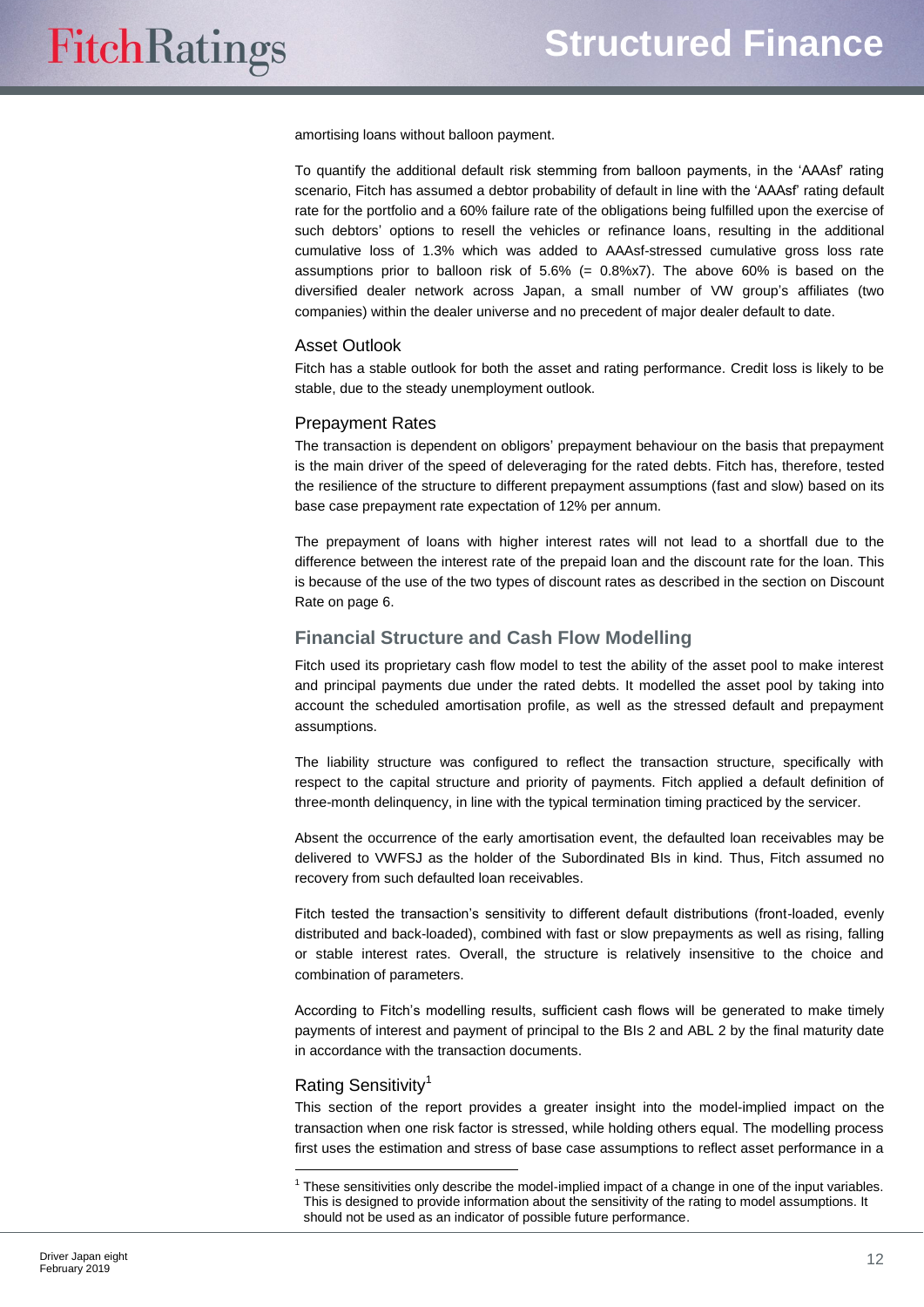stressed environment, and secondly, the structural protection was analysed in a customised proprietary cash flow model (see Financial Structure & Cash Flow Modelling). The results below should only be considered as one potential outcome given that the transaction is exposed to multiple risk factors that are all dynamic variables.

## Rating Sensitivity to Increased Gross Loss

The table below reflects rating changes if the base-case gross loss rate for the portfolio is increased by a relative amount, for example an increase of 10% in the base–case gross loss expectation would not lead to a downgrade for the rated debts.

## **Rating Sensitivity to Increased Gross Loss**

| Original rating           | AAAsf   |
|---------------------------|---------|
| Increase base case by 10% | AAAsf   |
| Increase base case by 25% | $AA+sf$ |
| Increase base case by 50% | AA-sf   |
| Source: Fitch Ratings     |         |

#### Rating Sensitivity to Decreased Asset Yield

The table below reflects rating changes if the asset yields decrease during the one-year revolving period. A decrease of 25% in the asset yield would not lead to a downgrade for the rated debts.

| <b>Rating Sensitivity to Decreased Asset Yield</b> |       |
|----------------------------------------------------|-------|
| Original rating                                    | AAAsf |
| Reduce base case by 10%                            | AAAsf |
| Reduce base case by 25%                            | AAAsf |
| Reduce base case by 50%                            | AAsf  |
| Source: Fitch Ratings                              |       |

## Rating Sensitivity to Shifts in Multiple Factors

The table below summarises the rating's sensitivity to stressing two factors simultaneously: increased gross loss rate and reduced asset yield. Three scenarios are evaluated to show the sensitivity of the rating to varying degrees of stress, that is, mild, moderate and severe changes to the expected level of gross loss and asset yield.

| <b>Rating Sensitivity to Shifts in Multiple Factors</b>                                                                      |        |
|------------------------------------------------------------------------------------------------------------------------------|--------|
| Original rating                                                                                                              | AAAsf  |
| Mild stress: Increase base case gross loss rate by<br>10% and reduce base case asset yield by 10%                            | AAAsf  |
| Moderate stress: Increase base case gross loss rate<br>by 25% and reduce base case asset yield by 25%                        | AAsf   |
| Severe stress: Increase base case gross loss rate by<br>50% and reduce base case asset yield by 50%<br>Source: Fitch Ratings | $A-sf$ |

# <span id="page-12-0"></span>**Criteria Application, Model and Data Adequacy**

## Criteria Application

Fitch has analysed the transaction's risks, including portfolio credit risk and counterparty risk, in accordance with the following criteria, Consumer ABS Rating Criteria, dated January 2019; Structured Finance and Covered Bonds Counterparty Rating Criteria, dated August 2018; Structured Finance and Covered Bonds Country Risk Rating Criteria, dated October 2018; and Global Structured Finance Rating Criteria, dated May 2018.

#### Model

Fitch used its proprietary cash-flow model to analyse the issuer's ability to meet timely interest and ultimate principal payment obligations under stress assumptions. The agency customised the cash-flow model to better reflect the flow of funds outlined in the transaction documents.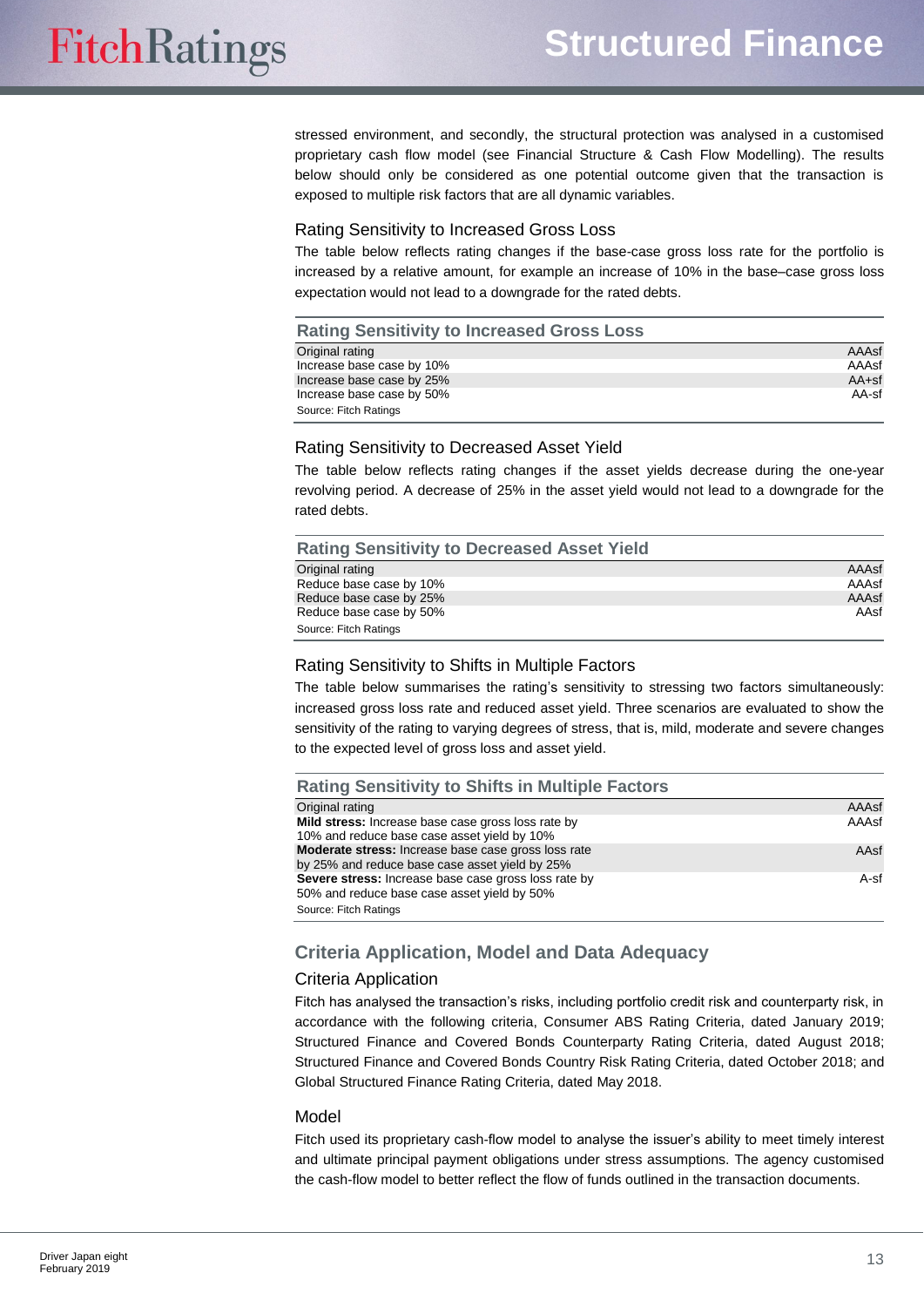#### Data Adequacy

Fitch was provided with portfolio stratifications showing various parameters, including the current and original loan balance, original term, loan product split, balloon distribution, remaining term, seasoning, yield, geographic distribution, brand distribution and split of new and used vehicles. Fitch was also provided with dynamic gross loss, prepayment, yield and delinquency data as well as static gross loss, prepayment and cancelation data, from July 2002 to October 2018.

Fitch determined that an adequate level of data was provided to be able to apply the above rating criteria. The period considered (2002 to 2018) covers two economic stress periods of 2008 and 2012 in Japan.

## <span id="page-13-0"></span>**Counterparty Risk**

#### **Servicing**

At closing, VWFSJ acts as the servicer of this transaction; but it will delegate its function to Cedyna or JACCS, as the sub-servicers. No back-up servicer is appointed at closing; however, if a servicer replacement event occurs, Trustee 1 will assume the servicing responsibilities or may appoint a third party as a successor servicer.

The servicer replacement events include the following.

- an insolvency event in relation to the servicer;
- failure by the servicer to pay the required amount to Trustee 1 and such failure remains unremedied for five business days following notice by Trustee 1 to the servicer of such failure;
- failure by the servicer to duly observe or perform in any material respect any of its covenants or agreements under the transaction documents and such failure materially and adversely affects the rights of Trustee 1, and such failure remains unremedied for 30 calendar days following notice by Trustee 1 to the servicer of such failure; or
- any misrepresentation by the servicer under the transaction documents.

The occurrence of an insolvency event in relation to a sub-servicer will constitute a sub-servicer replacement event. In this case, Trustee 1 may appoint the other unaffected sub-servicer or a third party as a substitute sub-servicer.

#### Account Bank

The bank account for the trust assets will be held at MUFG Bank, Ltd. at closing. If the bank is downgraded below 'A' and 'F1', the trustee will, within 30 calendar days, replace the bank with an eligible account bank rated at least 'A' or 'F1' by Fitch.

## **Commingling**

Sub-servicers Cedyna and JACCS receive payments from obligors on the 26th and 27th of each month, respectively. Both sub-servicers transfer the received amounts to VWFSJ on the same dates. VWFSJ pays the expected collection amount from the sub-servicers to Trustee 1 four business days prior to the 28th of each month. If VWFSJ fails to prefund the scheduled collection amount on the designated date, it would constitute a servicer replacement event. The amount prefunded by VWFSJ includes both scheduled and prepaid amounts. Therefore, the commingling risk is considered well mitigated for the transfer of payment collections.

#### Set-Off

At closing or at the time of additional entrustment, the entrustment of auto loan receivables will be perfected against third parties but not against obligors; however, VWFSJ is not a deposittaking financial institution, and the eligibility criteria stipulate that the auto loan receivables need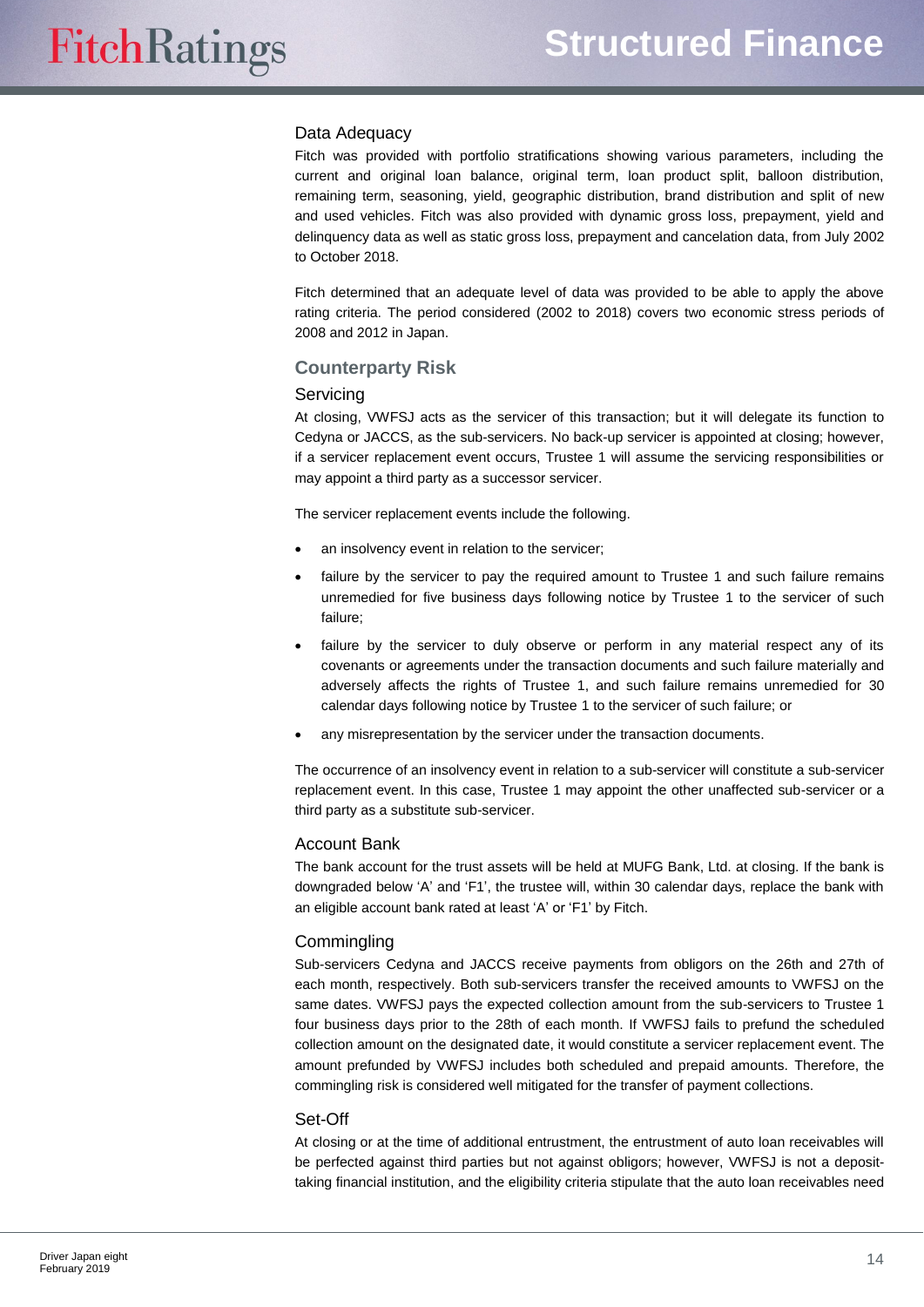to be free from set off; thus, set-off risk is considered well-mitigated.

#### No Swap

No swap is used for this transaction, because both assets and liabilities pay fixed rates in Japanese yen.

### <span id="page-14-0"></span>**Performance Analytics**

Fitch will monitor the transaction regularly. The structured finance team will receive monthly investor reports detailing the performance of the portfolio. These reports will provide the basis for the agency's surveillance of the transaction's performance against both base-case expectations and the performance of the industry as a whole. Where appropriate, the agency may request to monitor further data from the originator or the servicer. The agency's structured finance team ensures that the assigned ratings remain, in the agency's view, an appropriate reflection of the credit risk of the rated BIs 2 and ABL 2.

Details of the transaction's performance are available at www.fitchratings.com.

Please call the Fitch analysts listed on the first page of this report with any queries regarding the initial analysis or the ongoing performance.